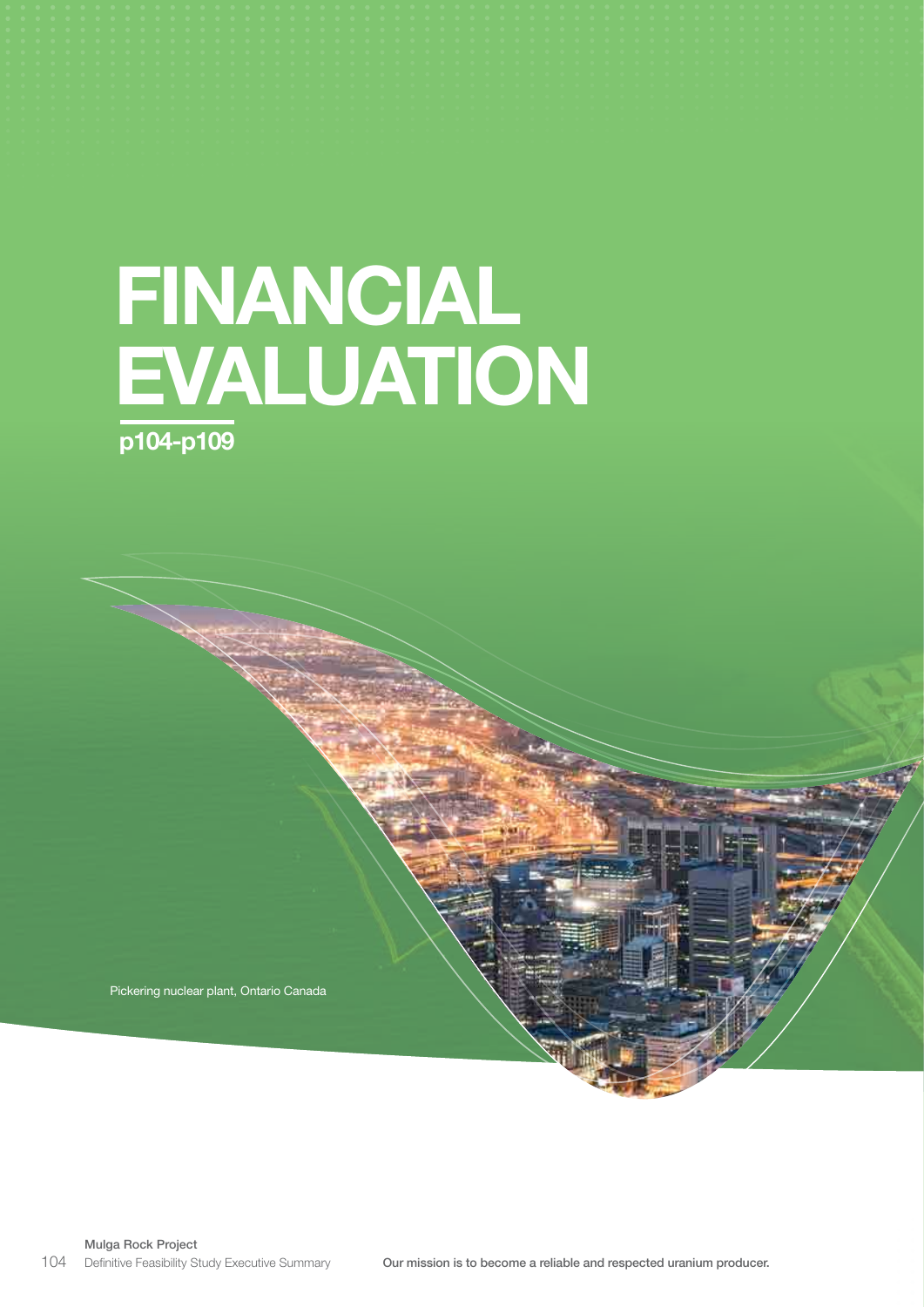# **Highlights**

The project  $NPV_8$  is A\$530M at an assumed long-term uranium contract price of US\$60/lb  $U_3O_8$ , with an IRR of 25% and project payback period of 3.1 years after commencement of production.

For every US\$5/lb increase in the uranium price, the project  $NPV_8$  increases by A\$172M.

The all-in capital breakeven uranium price for the project is US\$44.58/lb  $U_3O_8$ .

The project generates an average A\$134M per annum free cash flow (EBITDA) after royalties.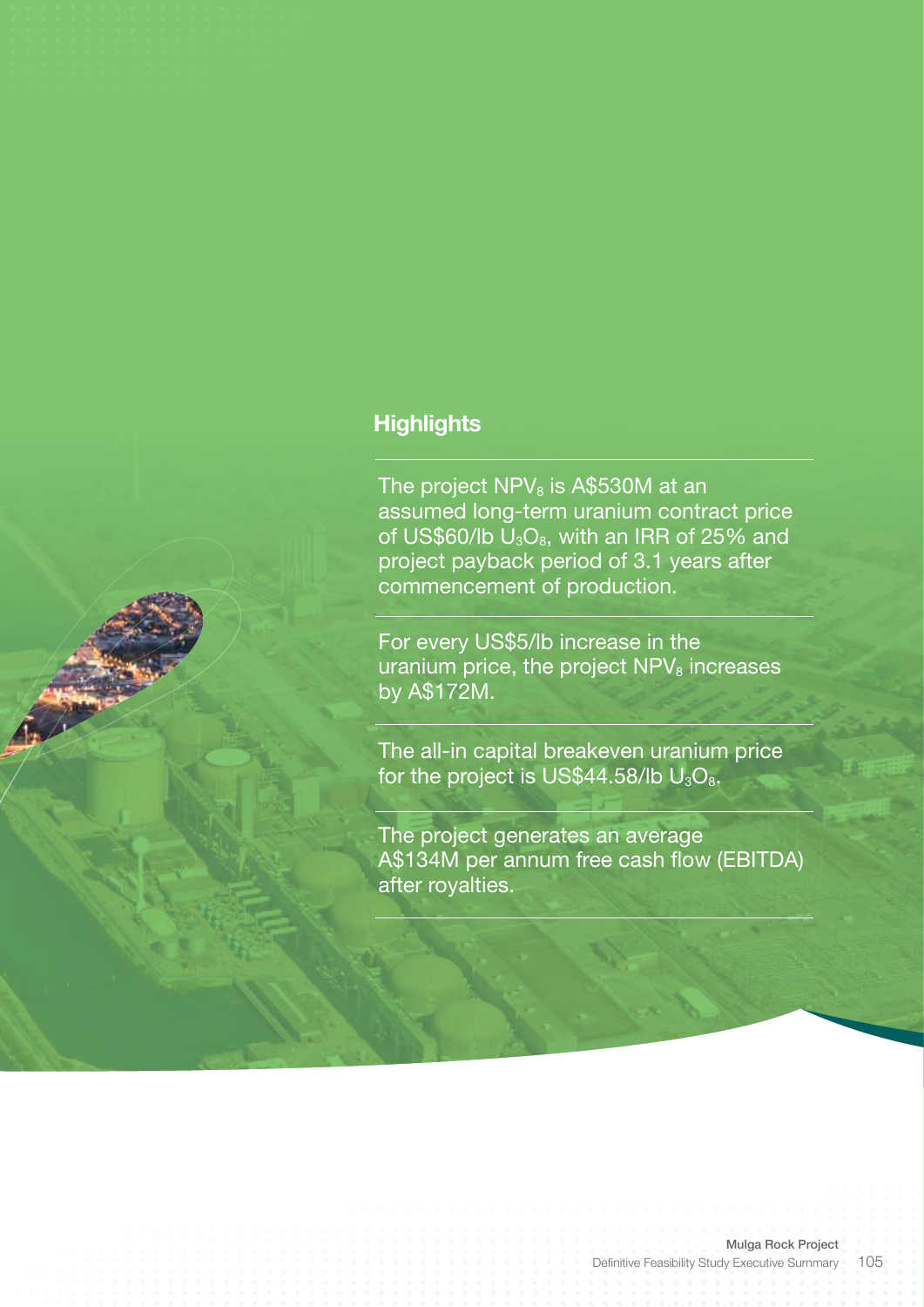THE PROJECT GENERATES AN AVERAGE A\$134M PER ANNUM FREE CASH FLOW (EBITDA) AFTER ROYALTIES.

### PROJECT ECONOMIC ANALYSIS

Project financial analysis is based on a '100% equity' basis and the cost of capital is ignored. All results are inclusive of a 5% Western Australian royalty and a 1.15% RCF VI royalty entitlement as announced to the ASX on 17 August 2015. Results are on a pre-tax basis in A\$, unless stated otherwise. Financial modelling is inclusive of all capital items including mining fleet, mining pre-strip, process plant, project infrastructure and LOM sustaining capital.

A project financial model has been developed with a valuation date of 1 January 2018, coinciding with an expected decision to commence development in the second half of 2018. An 8% discount rate has been used for the project economic analysis.

Table 14.1 shows the variance in NPV<sub>8</sub>, IRR and project payback period for the different uranium contract prices. The project  $NPV_8$  is A\$530M at an assumed long-term uranium contract price of US\$60/lb  $U_3O_8$ , with an IRR of 25% and project payback period of 3.1 years after commencement of production.

The all-in capital breakeven uranium price for the project is US\$44.58/lb  $U_3O_8$  using a discount rate of 8%. The project generates on average A\$134M per annum free cash flow (EBITDA) after royalties.

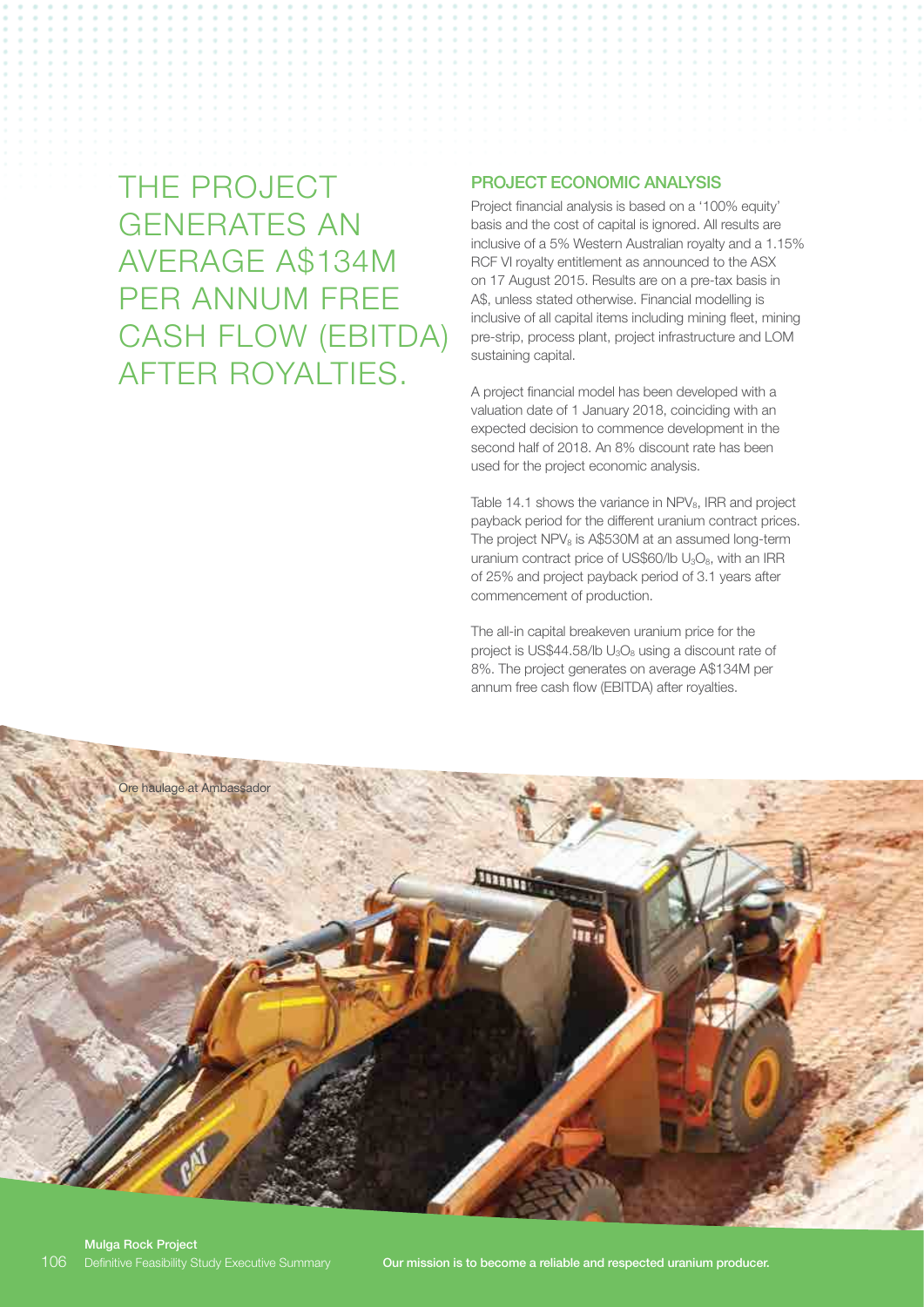| Table 14.1: Financial return at different uranium prices |  |  |  |  |
|----------------------------------------------------------|--|--|--|--|
|----------------------------------------------------------|--|--|--|--|

|                                               |             | Uranium Price (US\$/lb U <sub>3</sub> O <sub>8</sub> ) |                  |                  |           |                  |  |
|-----------------------------------------------|-------------|--------------------------------------------------------|------------------|------------------|-----------|------------------|--|
| <b>Item</b>                                   | <b>Unit</b> | <b>US\$44.58/lb</b>                                    | <b>US\$55/lb</b> | <b>US\$60/lb</b> | US\$65/lb | <b>US\$70/lb</b> |  |
| NPV <sub>8</sub><br>(inc. royalties, pre-tax) | A\$M        |                                                        | 358              | 530              | 702       | 874              |  |
| <b>IRR</b>                                    | $\%$        | 8.0                                                    | 20.4             | 25.3             | 29.8      | 34.1             |  |
| Payback                                       | Years       | 5.6                                                    | 3.7              | 3.1              | 2.6       | 2.2              |  |

Figure 14.1 shows the impact of capital and operating costs, production and uranium price on the project economics, within +/-10% accuracy of the DFS. Uranium price has the greatest impact on the project economics with every US\$5/lb increase in the uranium contract price resulting in the NPV<sub>8</sub> increasing by A\$172M.



Figure 14.1: Project Sensitivity Analysis at US\$60/lb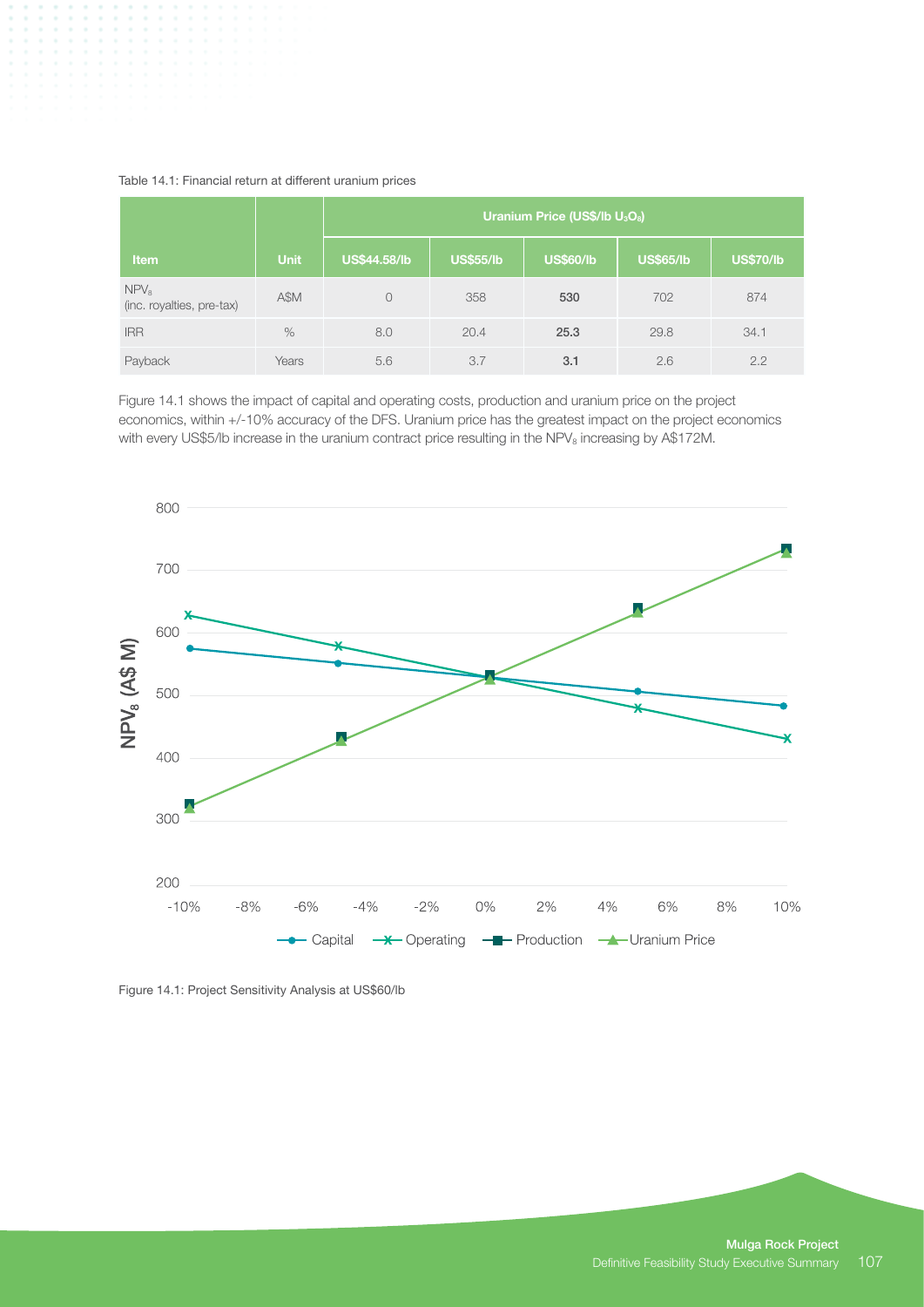#### EXCHANGE RATE

The project financials are dependent on the AUD:USD exchange rate due to uranium sales predominantly being in US dollars. Vimy has assumed a flat exchange rate over LOM of A\$1.00:US\$0.70. Figure 14.2 shows the impact of the AUD:USD exchange rate on the NPV<sub>8</sub> and IRR assuming a fixed uranium price of US\$60/lb  $U_3O_8$ .

Diesel and sulphur are the two main operating cost items that are exposed to changes in exchange rate. These have been included in the exchange rate analysis shown in Figure 14.2. For every A\$0.02 decrease in the AUD:USD exchange rate it has an approximate A\$48M improvement in the project  $NPV_8$ .



Figure 14.2: Impact of Exchange Rate on MRP Project Economics

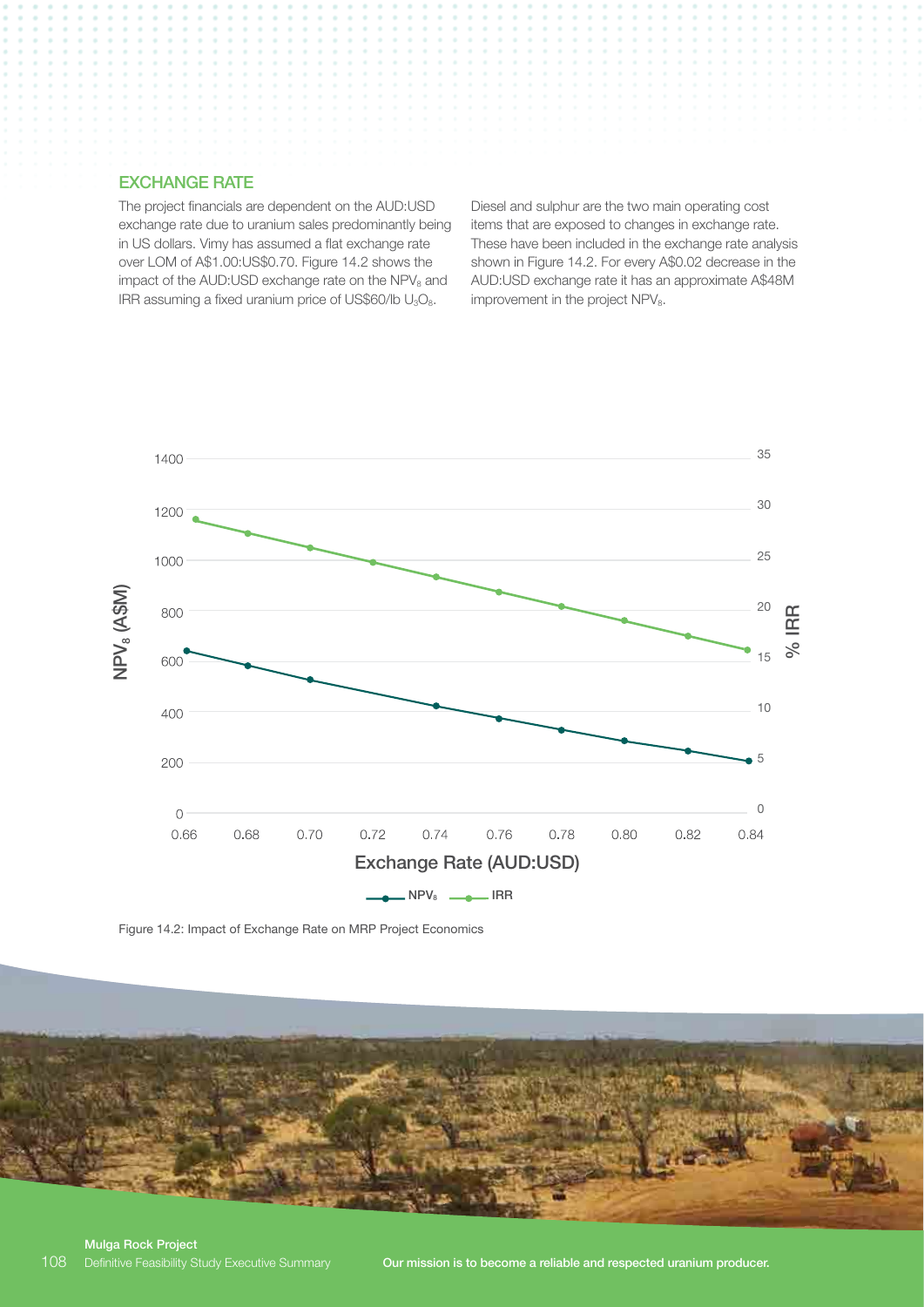## COMPARISON DFS AND PFS

The  $NPV_8$  for the DFS has improved by approximately A\$140M when compared to the PFS using the same uranium price (US\$60/lb) and exchange rate (A\$1.00:US\$0.70). This improvement is primarily attributable to the following items:

- » Higher mineral resource uranium grade;
- » Lower uranium price pit shells selected for the DFS;
- » Inclusion of a sulphuric acid plant in the processing facility;
- » Higher uranium production during initial ramp-up period due to higher grade ore being sourced; and
- » Nameplate uranium production increased from 3.0 to 3.5Mlbs  $U_3O_8$  per annum.

Figure 14.3 shows a comparison of the project economics between the DFS and PFS over a range of uranium prices. The graph shows the MRP is highly leveraged to an upside in the uranium price.



Figure 14.3: Comparison of Project NPV<sub>8</sub> and IRR for DFS and PFS